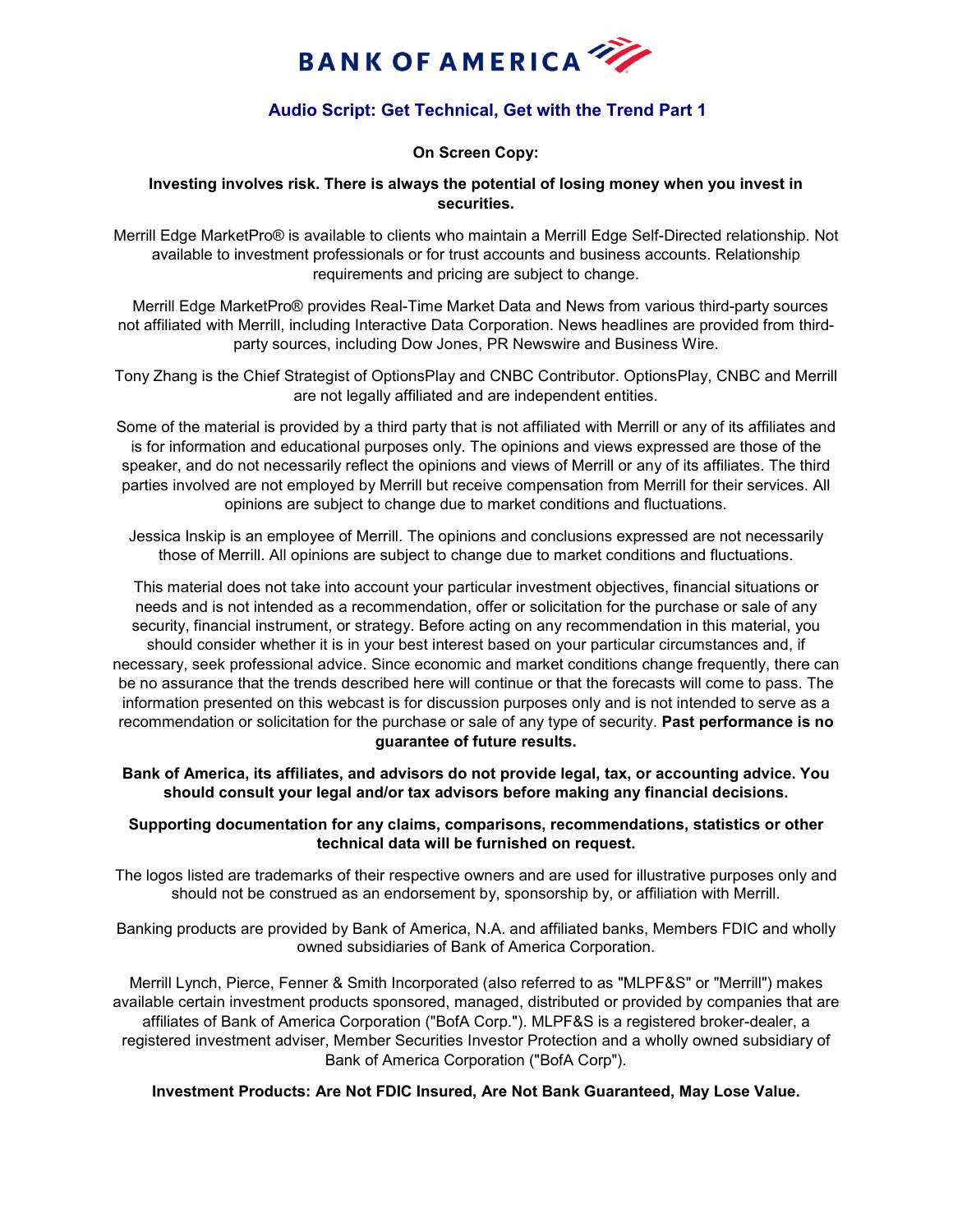#### **Audio Script:**

Welcome to the continuation of our get technical series. In our last video, you should have learned the essentials of technical analysis and recognizing trends. Please remember technical analysis is performed by an individual and derives from many theories. This presentation is for information purposes only.

Investing involves risk, therefore – please take a moment to read through and be aware of all of the information contained in these disclosures. You can contact us if you have questions on this information or anything else we cover today.

Today we will build upon the foundational concepts that you learned during the Essentials of Technical Analysis session. We will kick off "Get with the Trend" by reviewing how to read price action and support & resistance to determine a trend. We are going to start with identifying trend reversals and price action patterns that identify the end of a trend. We will then assess multiple continuation patterns to understand when a trend may continue. As well as an introduction to Fibonacci numbers to identify the magnitude of a trend reversal or continuation. All of the topics today are intended to help us identify bullish and bearish signals to decipher which direction, if any, a security may be headed.

We will be assessing charts. All screenshots in this presentation are sourced from Merrill Edge MarketPro®, which is available to Merrill Edge Self-Directed clients. You can access the platform by hovering over trade and selecting Merrill Edge MarketPro from the drop down. We are focusing on charts and the use of drawing tools. Let's dive in.

In our Get with the trend series, we are going to cover three primary methods to identify trends. First, we will start with using price action to identify chart patterns. Technical analysts consider price action to be the purest form of technical analysis, since price action should reflect all information available. Chart pattern analysis requires only a basic knowledge of support and resistance to identify patterns that repeat or rhyme with history. We explore how chart patterns can be utilized to determine the continuation or reversal of a primary trend. However, it is important to understand that chart patterns are subjective and may provide different conclusions to each user.

The second trend analysis technique that we will learn is trend lines. Trend lines add an element of time to the analysis that provide insights into the speed and rate the trend. Trend lines are another tool for analysts to determine whether a current trend is still intact or coming to an end. However, just like chart patterns, trend lines are also subjective and may provide different conclusions to each user.

And lastly, we will explore how technical indicators can automatically determine a trend. Technical indicators have become increasingly popular and widely accepted as a tool to determine the outlook of a security. While they are very popular and the calculations of each indicator is objective, each user may still have different interpretations of the same technical indicator. During today's webinar, we will cover chart patterns and dive into trend lines and technical Indicators in part two of this series. Let's start with a review of primary trends.

We will start today's session with a quick review of price action and how support and resistance levels can determine a primary trend. When we see the price of a security trade with higher highs and higher lows, this reflects investors paying higher prices and that demand is increasing relative to supply. This is identified as an uptrend, and investors need to continue paying higher prices for the uptrend to remain intact. The series of ascending peaks and troughs are what we can use to identify an uptrend.

Now, let's look at the opposite of that, a downtrend. When we see the price of a security trade with lower lows and lower highs, this reflects investors selling the security at lower prices. This is identified as a downtrend, and investors need to continue selling at a lower price for this downtrend to remain intact. The series of descending peaks and troughs are what we can use to identify a downtrend.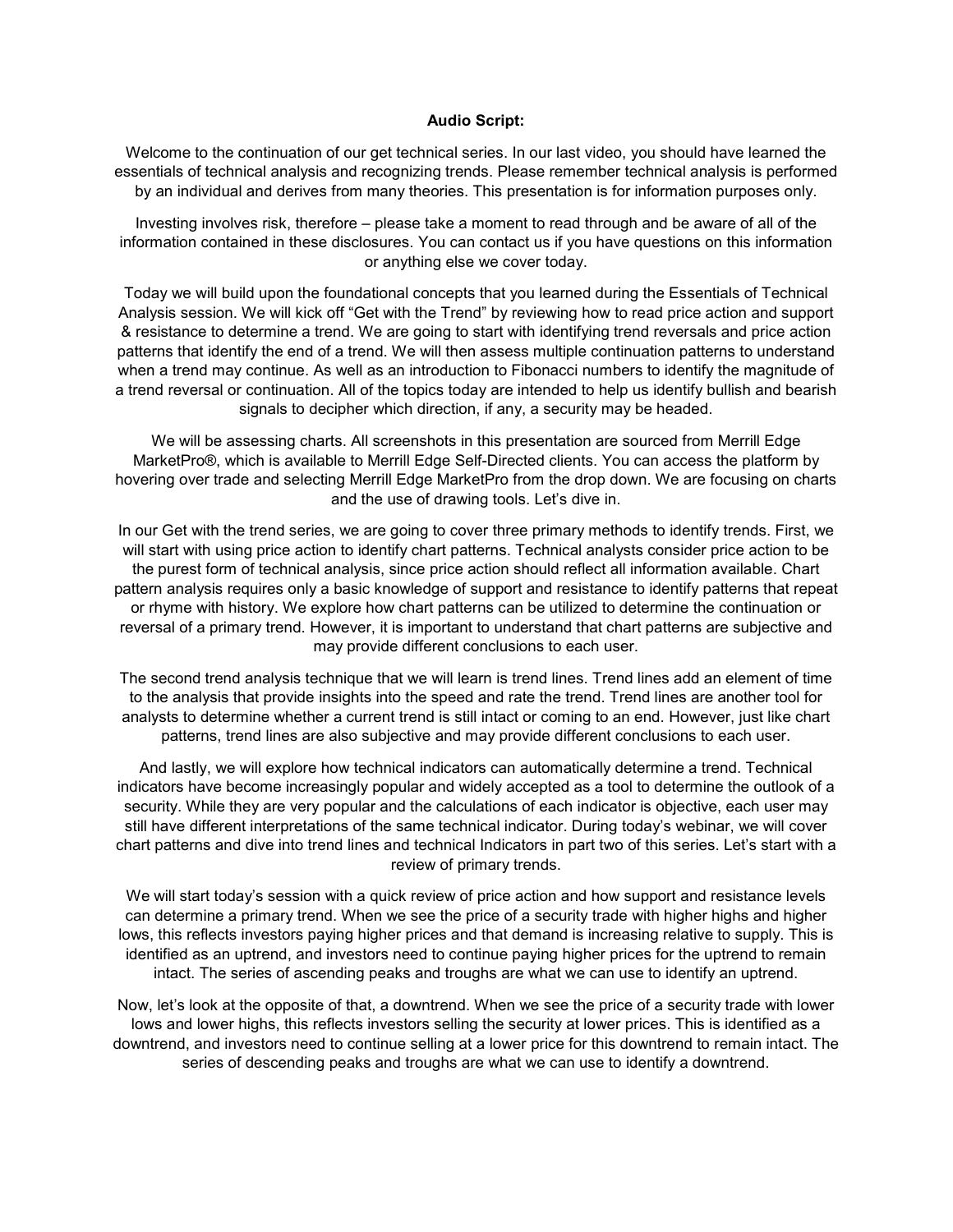Lastly, when support forms at or near the same price below the market and resistance forms at or near the same level above the market, we can identify this as a trading range. This is where supply and demand of a security is relatively balanced. A security will remain range bound as long as investors continue to transact within the highs and lows of this range. This can be identified by connecting a series of horizontal peaks and troughs. With this knowledge, let's jump into some chart patterns that can be used to identify the continuation or reversal of a primary trend. In all of the examples that we will review today, we will use charts with daily intervals. However, the techniques that we are teaching, can be utilized on different timeframe charts. It is common for investors to use weekly intervals for longer term views and intraday charts with minute by minute intervals for shorter term outlooks.

We will start our journey with reversal patterns. This is to identify shifts in supply or demand that causes a change in a primary trend. We will utilize our knowledge of support and resistance to identify these chart patterns for both bullish and bearish reversal patterns. A bullish bottom reversal pattern reflects exhausted supply, where the primary trend of a security changes from down to up. A bearish top reversal pattern reflects diminishing demand, where the primary trend of a security changes from up to down. Let's take a look at specific examples of reversal patterns.

We will start with one of the most common chart patterns used by technical analysts to determine the reversal of a downtrend, back into an uptrend. This is referred to as a double bottom formation, which as the name implies are made of two consecutive troughs that are of equal price. To identify a double bottom formation, there must first be a prior trend, in this particular case the security declines from its \$36 high down to its \$15 low. For a double bottom to form, a first trough is made around \$15, marking the lowest point of the current trend, followed by a peak of \$21 in this example. And then a second trough at roughly the same price as the first trough of \$15. After the consecutive troughs, it must break higher above the peak in-between the troughs of \$21 to reverse into its new trend higher.

Next, let's take a look at a double top, which is similar to a double bottom, except used for determining the reversal of an uptrend, back into a downtrend. A double top, as the name implies, are made of two consecutive peaks that are of equal price. To identify a double top formation, there must first be a prior trend, in this case the stock rallies from its \$56 low up to its \$68 high. For a double top to form, a first peak is made around \$68, marking the highest point of the current trend, followed by a trough of \$64 in this example, and then a second peak at roughly the same price as the first peak of \$68. After the consecutive peaks, it must break lower below the trough in-between the peaks of \$64, to reverse into its new trend lower. Note that both bottom and top reversal patterns can also have triple or even quadruple bottoms and tops as well, with consecutive troughs and peaks formed around the same price. These formations can all be used to determine the end of a primary trend.

Lastly, one of the trickier reversal formations to identify, is a head and shoulders formation. Similar to a double top, a head and shoulders formation is used to identify the end of an uptrend, back into a downtrend. It contains three consecutive peaks, where the middle peak, the head, is the highest, with the two outer peaks, the shoulders, are lower than the head, but of equal price. The troughs in-between each consecutive peak can be connected to form what's called the neckline. To identify a head and shoulders formation, there must first be a prior trend, in this case is an uptrend from a low of \$84 to its first peak of around \$92. This peak is followed by a trough down to the \$90 level, which completes the left shoulder. It then rallies above its prior peak of \$92 to \$95 to start the formation of the head and back down to the \$90 prior trough to complete the head formation. Lastly, another peak is formed at the same price of the left shoulder at \$92, before completing the decline to the neckline at \$90 to complete the right shoulder.

Once a head and shoulders formation is complete, the trend reversal starts with a break below the neckline at \$90. In certain cases, a neckline support, is re-tested as a resistance level. A rejection at this new \$90 resistance level confirms the reversal and the distance from the head peak to the neckline can be used to project price targets to the downside. In this case, the \$5 from the head peak to the neckline projects the break of the \$90 neckline down to a price target of \$85. Head and shoulders can be a powerful formation to identify a trend reversal, however it can be quite subjective.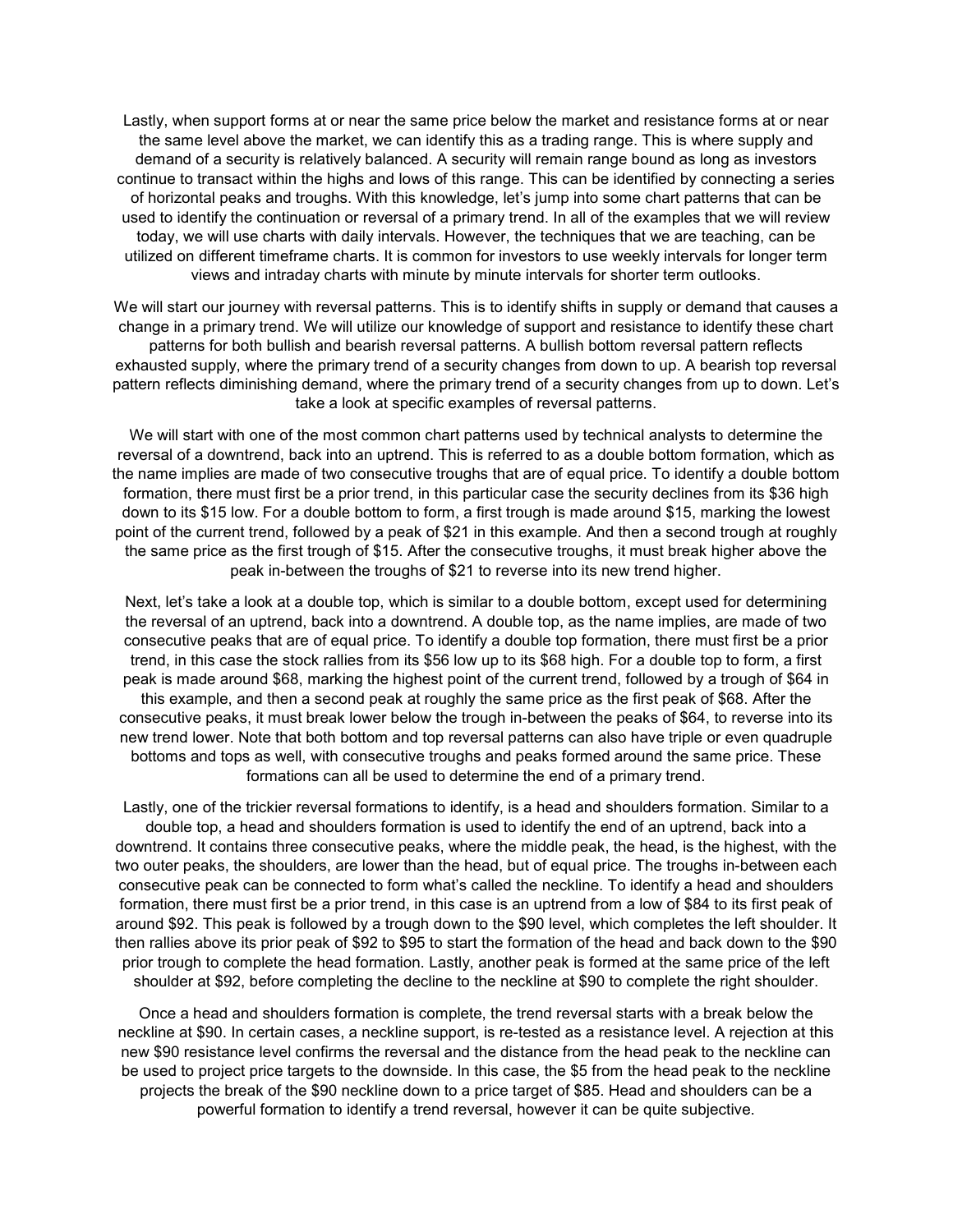Some have a neckline that isn't perfectly horizontal, and the left and right shoulders sometimes can be of unequal price. This is why head and shoulder formations can be quite subjective to each technical analyst and trickier to use.

Next on our journey, we will identify continuation patterns. This identifies shifts in supply or demand that causes a pause in the trend, but not strong enough to reverse it. We will utilize our knowledge of support and resistance to identify these chart patterns and explore both bullish and bearish continuation patterns. A bullish continuation pattern reflects pauses in an uptrend and can be used as a potential entry point for long exposure. A bearish continuation pattern reflects pauses in a downtrend and can be used as a potential entry point for short exposure. Let's take a look at some specific examples of continuation patterns.

We will start with one of the most common chart patterns used by technical analysts to determine the continuation of an uptrend. We are going to first explore a triangle formation, which is identified as at least two swing highs and two swing lows as a converging price range. There are three basic styles of triangles: symmetrical, ascending and descending. From the perspective of continuation patterns, they can all be used interchangeably. In our first example, to identify a triangle continuation pattern, there must first be a prior trend, which in this case the security rallies from its \$200 range to its high of \$325. To identify a continuation pattern, a series of swing highs and swing lows are connected to form a triangle. In this case, there are a series of lower highs and equal lows, forming a descending triangle. For a bullish continuation pattern to complete, the security must break above its upper bound of the triangle. Additionally, the distance from the start of the rally to the peak of the triangle can be utilized to determine a target price for the pattern. In this example, a \$200 to \$350 rally, projects a breakout at \$300 will run towards a target price of \$450.

In many cases, a primary trend can see multiple continuation patterns as we have in our example. After the first continuation pattern target of \$450 is reached, a new pattern emerges. This one starts at the breakout level of \$300 to \$500, before entering a longer symmetrical triangle formation for three months before breaking out around the \$450 level. With a \$200 rally into the formation, the price target for this continuation pattern would be \$450 plus \$200, implying a price target of \$650, which the stock reached and exceeded within a month and a half of the breakout. As you can see, the primary trend of a security may contain multiple entry points. Continuation patterns are also sometimes called consolidation ranges and can be of different shapes such as rectangles, pendants and flags. In our next example, we will explore a flag formation as a continuation pattern.

We will now apply the same concept to a bearish continuation pattern. They are identified as pauses in a downtrend and can be used as a potential entry point for short exposure. In this example, we are going to evaluate a flag formation as a bearish continuation pattern. A flag is similar to a triangle, where a series of swing highs and swing lows form a support and resistance line that is counter to the direction of the primary trend. To be considered a bearish flag continuation pattern, there must first be a prior trend, which in this case the security declines from its \$195 high to a low of \$150. Then a series of higher swing highs and higher swing lows are connected to form an inverted flag formation. Once the security breaks the support level of the flag formation, the continuation flag is complete. A price target can be assessed from the initial decline of \$195 to \$150 of \$45. This is subtracted from the break below the flag's support level of \$160 to calculate a target price of \$115.

It is also possible for multiple flags to form within a large primary downtrend. In this chart, a security experiences a pause every few weeks within the primary downtrend, completes a flag formation, only to continue lower in the downtrend. Even though we explored triangles as bullish continuation pattern, and flags as a bearish continuation patterns, both patterns, among others can be utilized for both bullish and bearish continuation patterns.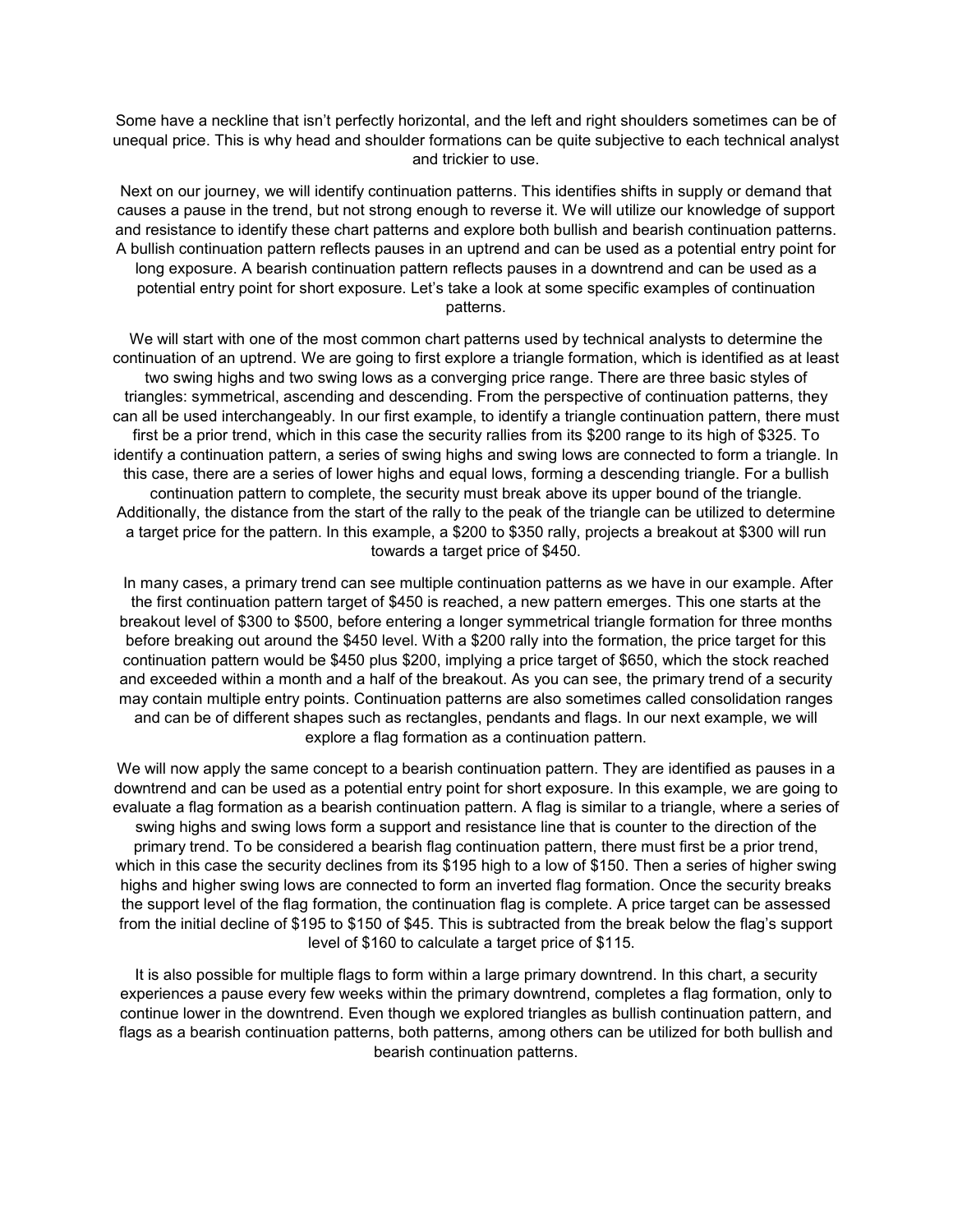Now that we have explored chart patterns to identify the end or continuation of a primary trend with Tony, let's take a look at how we can use Fibonacci to define price targets. Let's start by defining Fibonacci. Fibonacci is a sequence of numbers that have been observed in nature, mathematics, architecture and even art. The numbers of petals on flowers, spirals found in pinecones, seashells and the milky way all correlate to Fibonacci. In technical analysis, we use the Fibonacci sequence as a guide to identify support, resistance and estimate targets based on prior price trends. After all, one of the three principles of technical analysis is history repeats itself.

Let's dive into the Fibonacci sequence, we begin with 0 and 1, then the remainder of the sequence is created by adding the sum to the previous number. Let's see if you can spot the pattern. 0 plus 1 gives us 1, 1 plus 1 is 2, the sum of 2 plus the previous number 1 is 3, 3 plus 2 is 5, 5 plus 3 is 8, 8 and 5 is thirteen, you can see how the sequence continues. This is the Fibonacci sequence, from a technical perspective we derive ratios from the constant relationships found in the number sequence.

We look at ratios to determine how much a stock will move. For simplicity and easy math let's look at a price range of \$100.00. If the stock remains at \$100.00, its moved 0%, if the stock moves the entirety of the range to \$0 it moves 100%, and in between \$50.00, we mark 50%. These are the parameters of Fibonacci retracements. To determine the other price levels, we look at the ratios found in the sequence.

The first ratio observed is when we divide any number by the number located to its left, the number is about the same consistently throughout the sequence. For example, if we divide 610 by 987 we get .618, if we divide 377 by 610 we get again .618. This happens steadily throughout the sequence. Essentially, this uncovers that there is a 61.8% move in between each number in the sequence. This is sometimes called "the golden ratio", we add a 61.8% price movement line to our price range.

The second ratio observed is found by dividing any number in the sequence by the number located two to the right. For example, 377 divided by 987 gives us .382, 233 divided by 610 also gives us .382, the pattern of course continues. This provides another important insight to any number in the sequence, that is: every other number is 38.2% of the larger number. Therefore, we add a price level at 38.2% to our trading range.

Essentially, the ratios uncovered by the constant relationships in the number sequence creates Fibonacci retracement levels. In this example, we look at a price range of \$0 to \$100, in practical application we rarely start with zero. We apply Fibonacci levels based on a high and a low period, which could be a time frame or a trend. In this example, we are watching for a retracement of 38.2% of the range of \$100 to \$61.80 and a 50% change to \$50.00 and a 61.8% change to \$38.20. Additional levels can be applied by analyzing the relationship of every three numbers, four numbers and so on. These relationships will provide additional ratios that can be added to the Fibonacci levels. However, most Fibonacci retracements default to the ratios depicted on the screen.

There are many ways to use Fibonacci numbers, however retracement and extension techniques are some of the most widely used. As we just observed, there are many Fibonacci ratios, but the commonly used ones by investors are the 38.2%, 50% and 61.8%. Let's look at an example. A Fibonacci retracement can be used once a chart reversal pattern has been identified, such as a double top, to project potential targets of the counter trend. In our example, the security rallies from a low of \$35.50 to a high of \$81.96, an increase of \$46.46. We would plot the Fibonacci retracement using the drawing tools. We draw a diagonal line from the lowest point, which is \$35.50 to the highest point, of \$81.96, the platform will plot the levels for you. The lowest Fibonacci retracements can be measured as a percentage of the \$46.46 rally. A 38.2% retracement of the initial rally would project a first target of \$64.21, and 50% retracement would target \$58.73 and lastly a 61.8% retracement would target \$53.24.

We can see this stock reach or test multiple target levels prior to retracting. Fib retracements are useful both in determining the potential of a reversal pattern, and also to identify how early or late into a counter trend the security has experienced.